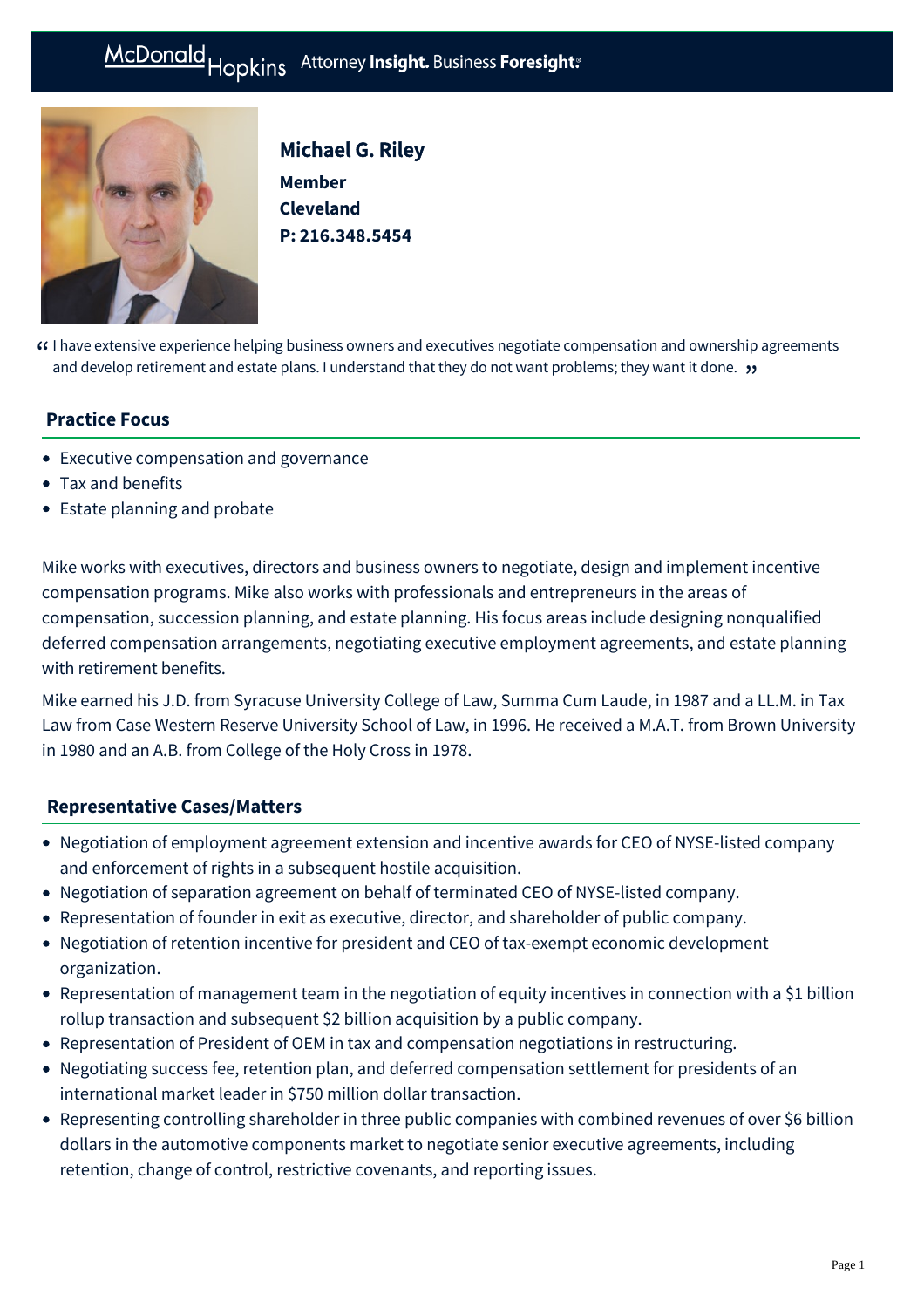- Representing successive executive directors to negotiate employment agreements and nonqualified deferred compensation plans with internationally renowned arts organization.
- Representing top management team in negotiation of stock option rights and deferred compensation compliance issues in preparation for initial public offering.
- Representing the CEO in negotiation of employment separation from national benefits consulting firm.
- Negotiating on behalf of company a separation agreement and release of publicly-traded company's CEO.
- Advising minority shareholders of S corporation regarding management buy-out proposal of \$50 million dollar aerospace supplier.
- Negotiating employment, retention, and equity participation for executive owners of investment advisory firms acquired by national bank.
- Creating performance unit program for software technology company and negotiating settlement of units in merger.
- Negotiating the president and CEO's employment agreement with national bank and subsequent settlement of that agreement in a sale of the bank.
- Developing bankruptcy reorganization retention plans for key executives of steel company with \$720 million in sales.
- Negotiating stock option conversion rights in acquisition of medical technology company by publiclytraded company.
- Designing and drafting elective deferred compensation arrangement for top executives of publicly-traded real estate company.
- Advising compensation committee of university and drafting non-qualified deferred compensation arrangement for university president.
- Advising shareholders of national accounting firm regarding partnership rights and liabilities, deferred compensation, equity interest and restrictive covenants in dissolution.

## **Admissions - State**

• Ohio

## **Education**

- Case Western Reserve University School of Law
- Syracuse University College of Law
- Brown University
- College of the Holy Cross

## **Honors and Awards**

- Named one of the Best Lawyers in America (2007-2022)
- Selected for inclusion in Ohio Super Lawyers (2005-2019)

## **Professional Membership**

Cleveland Metropolitan Bar Association, Estate Planning, Probate & Trust Law Section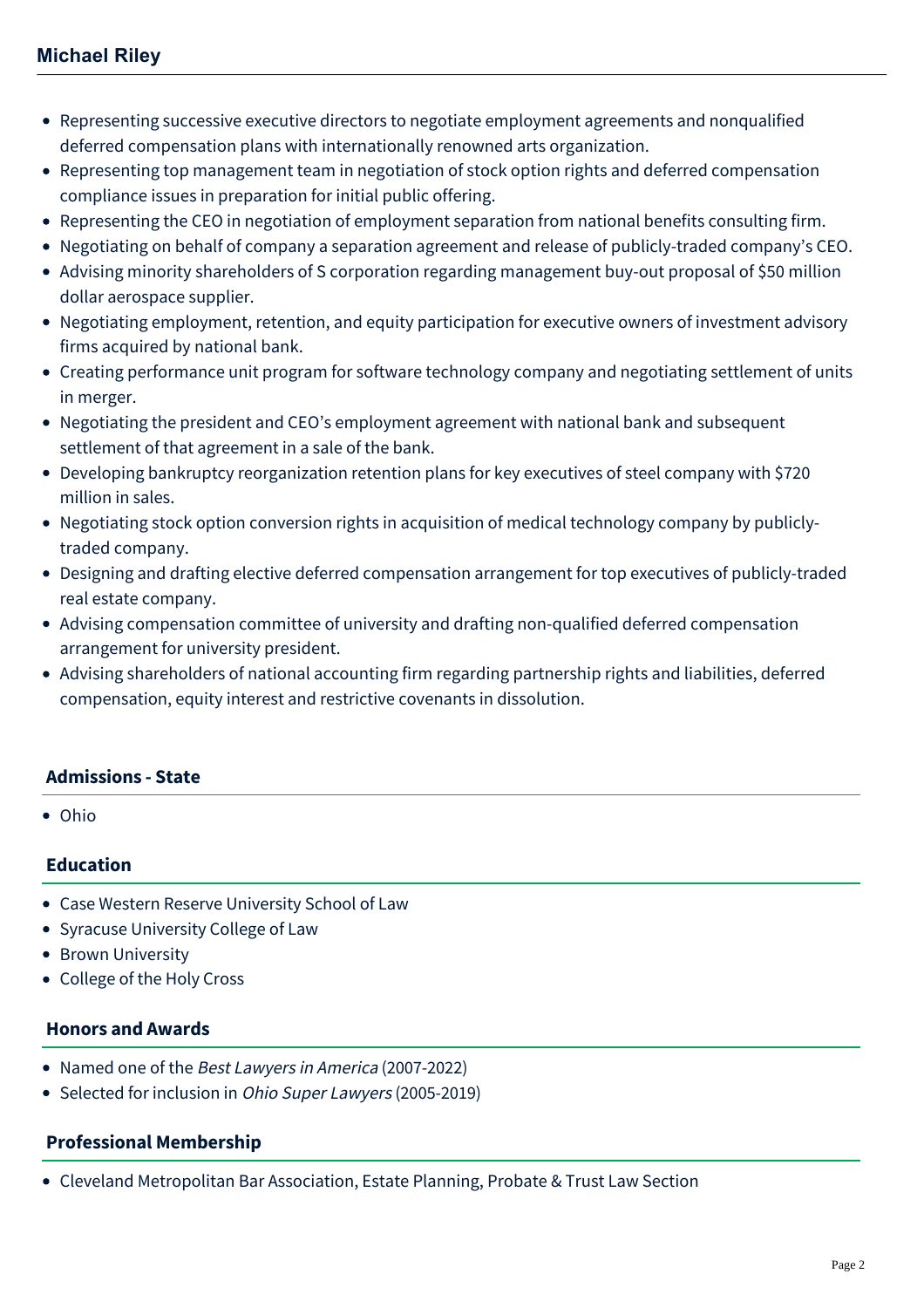• Estate Planning Council of Cleveland

### **Public Service and Volunteerism**

- Legal Aid Society of Cleveland, Lawyer Referral Network, Tax Law
- Cleveland Metropolitan Bar Foundation, Director and Fellow
- Recovery Resources, Past Chair of the Board of Directors (2015-2017) and Board Member (2004-2018)

#### **Alerts**

- [The SECURE Act may affect your estate plan](https://mcdonaldhopkins.com/Insights/January-2020/The-SECURE-Act-may-affect-your-estate-plan)
- [Ohio Supreme Court: SERP excluded from municipal income tax](https://mcdonaldhopkins.com/Insights/October-2017/Ohio-Supreme-Court-SERP-excluded-from-municipal-in)
- [New proposed rules on executive compensation at financial institutions](https://mcdonaldhopkins.com/Insights/May-2016/New-proposed-rules-on-executive-compensation-at-fi)
- [Top tax issues and planning ideas for 2015](https://mcdonaldhopkins.com/Insights/November-2015/Top-tax-issues-and-planning-ideas-for-2015)

## **Blog Posts**

- [Considering tax reduction planning? Take action now](https://mcdonaldhopkins.com/Insights/September-2021/Considering-tax-reduction-planning-Take-action-now)
- [Estate planning update Important tax changes ahead](https://mcdonaldhopkins.com/Insights/April-2021/Estate-planning-update-Important-tax-changes-ahead)
- [Guidance on the waiver of 2020 required minimum distributions gives relief with a deadline of Aug. 31,](https://mcdonaldhopkins.com/Insights/April-2020/More-on-the-suspension-of-required-minimum-distrib) 2020
- [Required distributions for 2020 suspended for many plan participants and IRA owners](https://mcdonaldhopkins.com/Insights/March-2020/CARES-Act-No-required-distributions-for-2020)
- [Consider bigger gifts to charity from IRAs in 2020](https://mcdonaldhopkins.com/Insights/May-2020/Consider-bigger-gifts-to-charity-from-IRAs-in-2020)
- [The business income deduction: What do the proposed regulations on the business income deduction say](https://mcdonaldhopkins.com/Insights/August-2018/What-do-proposed-regulations-on-the-business-incom) about the crack and pack strategy?
- [The business income deduction: Are you in the consulting or the sales business?](https://mcdonaldhopkins.com/Insights/August-2018/Are-you-in-the-consulting-or-the-sales-business)
- [The business income deduction: Aggregate related businesses to increase your qualified business](https://mcdonaldhopkins.com/Insights/August-2018/Aggregate-related-businesses-to-increase-your-qual) deduction
- [The business income deduction: Do you qualify for the 20 percent tax break on your business income?](https://mcdonaldhopkins.com/Insights/August-2018/Do-you-qualify-for-the-20-percent-tax-break-on-you)
- [The business income deduction: Time to rethink your choice of entity?](https://mcdonaldhopkins.com/Insights/August-2018/Time-to-rethink-your-choice-of-entity)
- [Non-qualified deferred compensation: Know it when you see it](https://mcdonaldhopkins.com/Insights/January-2017/Non-qualified-deferred-compensation-Know-it-when-y)
- [Non-qualified deferred compensation: It's still in the mix](https://mcdonaldhopkins.com/Insights/January-2017/Non-qualified-deferred-compensation-It-s-still-in)

#### **News**

- [50 McDonald Hopkins attorneys recognized in The Best Lawyers](https://mcdonaldhopkins.com/Insights/August-2021/50-McDonald-Hopkins-attorneys-recognized-in-The-Be)
- [41 attorneys from McDonald Hopkins recognized as 2020 Best Lawyers®](https://mcdonaldhopkins.com/Insights/August-2019/40-attorneys-from-McDonald-Hopkins-recognized-as-2)
- [Seventeen attorneys at McDonald Hopkins named 2019 Ohio Super Lawyers and Rising Stars](https://mcdonaldhopkins.com/Insights/December-2018/Seventeen-attorneys-at-McDonald-Hopkins-named-2019)
- [22 attorneys at McDonald Hopkins named 2018 Ohio Super Lawyers and Rising Stars](https://mcdonaldhopkins.com/Insights/December-2017/22-attorneys-at-McDonald-Hopkins-named-2018-Ohio-S)
- [35 attorneys at McDonald Hopkins selected for inclusion in Best Lawyers® 2018](https://mcdonaldhopkins.com/Insights/August-2017/35-attorneys-at-McDonald-Hopkins-selected-for-incl)
- [39 attorneys at McDonald Hopkins selected for inclusion in Best Lawyers 2017](https://mcdonaldhopkins.com/Insights/August-2016/39-attorneys-at-McDonald-Hopkins-selected-for-incl)
- [24 attorneys at McDonald Hopkins named Ohio Super Lawyers and Rising Stars](https://mcdonaldhopkins.com/Insights/December-2015/24-attorneys-at-McDonald-Hopkins-named-Ohio-Super)
- [41 attorneys at McDonald Hopkins selected for inclusion in Best Lawyers® 2016](https://mcdonaldhopkins.com/Insights/August-2015/33-attorneys-at-McDonald-Hopkins-selected-for-incl)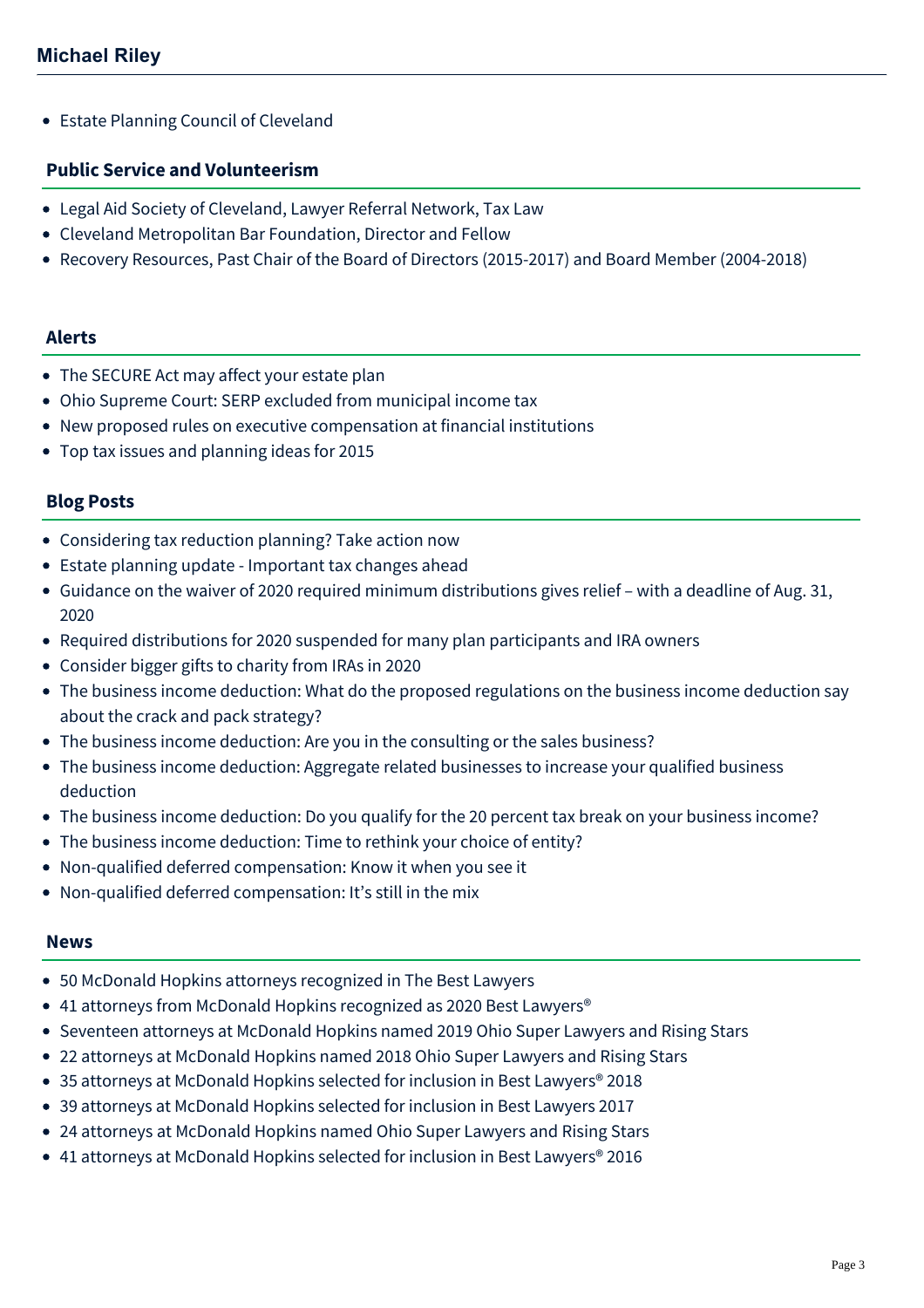## **Podcasts**

- [Episode 37: Is the Stretch IRA gone? A conversation about the impact of the SECURE Act on estate plans](https://mcdonaldhopkins.com/Insights/February-2020/Episode-37-Is-the-Stretch-IRA-gone-A-conversation)
- [Episode 20: A Quick Tour of the Business Income Deduction](https://mcdonaldhopkins.com/Insights/October-2018/A-Quick-Tour-of-the-Business-Income-Deduction)

## **External Publications**

- Stock Options: To Gift or Not to Gift? Probate Law Journal, September 8, 2014
- [Four Lessons Private Companies Can Learn from Public Companies about Compensating Their Executives](http://www.sbnonline.com/2012/03/four-lessons-private-companies-can-learn-from-public-companies-about-compensating-their-executives/?full=1), Smart Business Magazine, March 2012
- Do You Have A Business Succession Plan? [Associated Pipe Organ Builders of America, November 2009](http://www.mcdonaldhopkins.com/news.aspx?id=7qIDvqMt6Ee8hbWMOPP6Lg)
- Are you ready to Roth? [McDonald Hopkins Alert, November 2009](http://www.mcdonaldhopkins.com/news.aspx?id=t9cq5k0W5kGidFB61QGq2A)
- Why all the talk about Roth IRAs? [McDonald Hopkins Alert, June 2009](http://www.mcdonaldhopkins.com/documents/news/Roth%20IRA.pdf)

## **Events**

- [Planned Giving Course: Using charitable giving to solve difficult income tax problems | Tuesday, October](https://mcdonaldhopkins.com/Events/2021/Planned-Giving-Course-Using-charitable-giving-to-s) 19, 2021
- [Using charitable giving to solve difficult income tax problems | Thursday, November 8, 2018](https://mcdonaldhopkins.com/Events/2018/Using-charitable-giving-to-solve-difficult-income)
- [13th Annual Estate Planning Seminar | Monday, September 24, 2018](https://mcdonaldhopkins.com/Events/2018/13th-Annual-Estate-Planning-Seminar)
- [Tax Reform Analysis for Nonprofits | Thursday, January 11, 2018](https://mcdonaldhopkins.com/Events/2017/Tax-Reform-Analysis-for-Nonprofits)
- [Tax Reform Analysis: The impact on you and your business | Wednesday, January 10, 2018](https://mcdonaldhopkins.com/Events/2018/Tax-Reform-Analysis)
- [Death, Taxes and Retirement Plans | Thursday, November 10, 2016](https://mcdonaldhopkins.com/Events/2016/Death-Taxes-and-Retirement-Plans)
- [Top tax issues and planning ideas for 2015 | Wednesday, November 18, 2015](https://mcdonaldhopkins.com/Events/2015/Top-tax-issues-and-planning-ideas-for-2015)
- [Equity Compensation at Privately-Owned Companies in 2015 and Beyond | Thursday, May 7, 2015](https://mcdonaldhopkins.com/Events/2015/Executive-Compensation-Series-Equity-Compensation-at-Privately-Owned-Companies-in-2015-and-Beyond)

# **Speaking Engagements**

- Presentation to Cleveland-Akron FSP IRA Beneficiary Designations, Independence, OH, March 16, 2021
- Executive Compensation Update, Worldwide Employee Benefits Network, Northeast Ohio Chapter Annual Legal and Regulator Update, March 11, 2021
- To See or Not to C: A Look at the New Pass-Through Deduction under Section 199A, Jewish Federation of Cleveland Tax Seminar, June 6, 2018
- Preparing for 2016 Proxy Season and Beyond, Society of Corporate Secretaries and Governance Professionals meeting, December 3, 2015.
- Negotiating Executive Compensation in an Evolving World, WEB Cleveland Chapter, May 21, 2015.
- Ten Takeaways for Planning with IRAs and Other Retirement Benefits, The Estate Planning Council of Cleveland's Special Member/Guest Luncheon, May 12, 2015.
- Stock Options: To Gift or Not to Gift?, Probate Law Journal of Ohio, September/October 2014.
- Trends, Developments and Hot Topics in Executive Compensation and Governance, Panelist, Association of Corporate Counsel, Northeast Ohio
- Section 409A Strategies: The Basics and Beyond, BNA Tax & Accounting Webinar Presentation with Antoinette Pilzner, November 4, 2010.
- Succession Planning For a Closely Held Business: A Case Study, 51st Cleveland Tax Institute, October 2008.